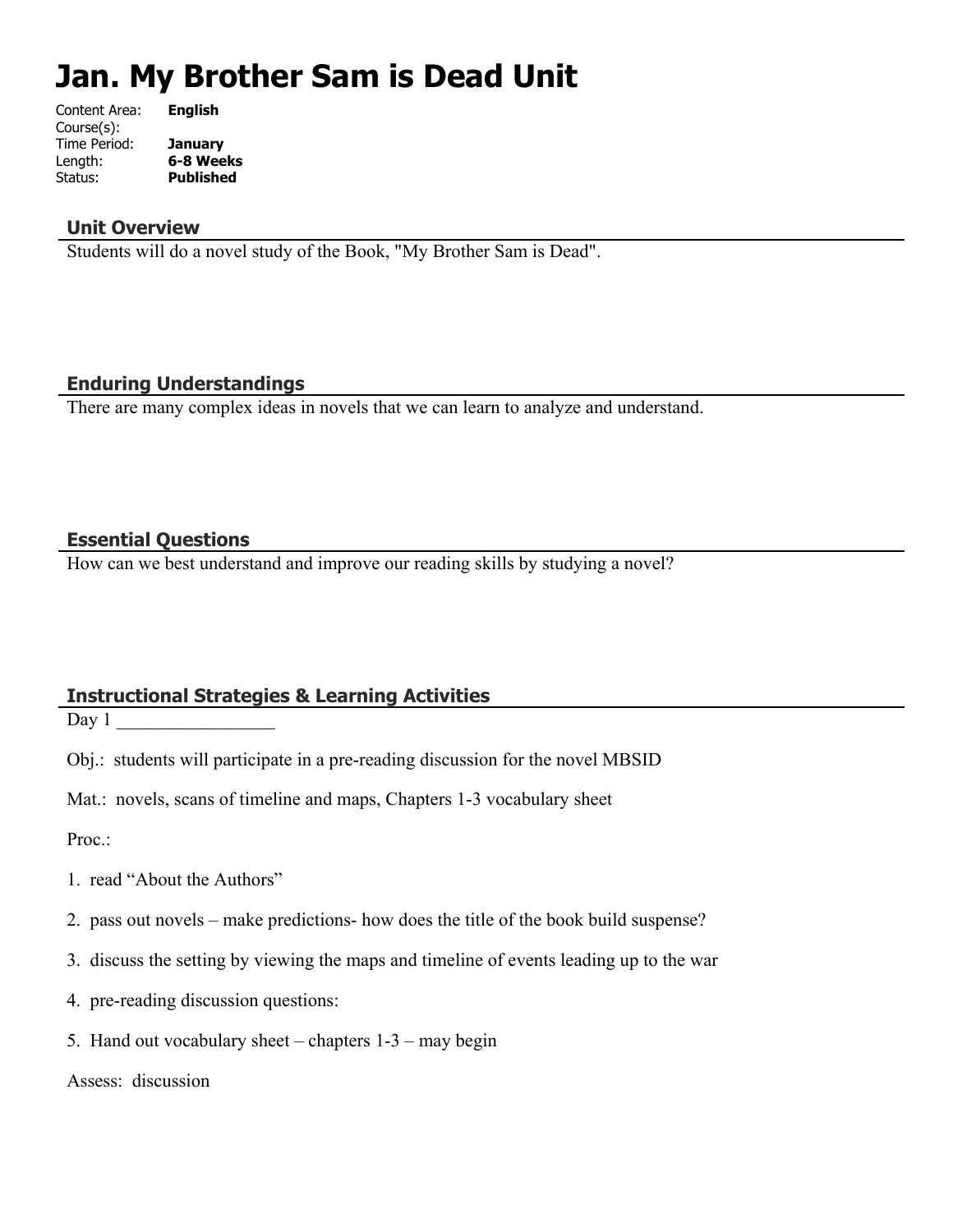Day 2 \_\_\_\_\_\_\_\_\_\_\_\_\_\_\_\_\_\_\_\_

Obj.: to create definitions by using context clues

Mat.: if not passed out yesterday, hand out chapters 1-3 vocab. sheet

Proc.:

1. Students need to look up definitions by finding them on the appropriate pages – figure out part of speech and definition by using context clues. Do the first one together - finish at home

Assess: definitions

Homework: finish vocabulary

Day  $3$ 

Obj.: analyze chapter 1 by deciding and debating which side students would choose: father or brother

Mat.: My Brother or My Father? sheet, response questions sheet (scanned)

Proc.:

1. go over vocabulary

2. read chapter 1 together – discuss events and vocabulary and review terms from social studies: Tories, Loyalists, Patriots, Rebels, Lobsterbacks

3. complete My Brother or My Father? share

Assess: answers

Homework: in journal, on response sheet, respond to Chapter 1

 $Day 4$ 

Obj.: read chapter 2 and recognize point of view

Mat.:

Proc.

1. share journal entries

2. read or listen to chapter 2 – discuss how the story is told from Tim's point of view (first person) and how we will get to know the feeling and thoughts of Tim the best throughout the story

3. then have students pick a scene from what you've read so far and re-write it in another character's point of view (must be a character in the scene)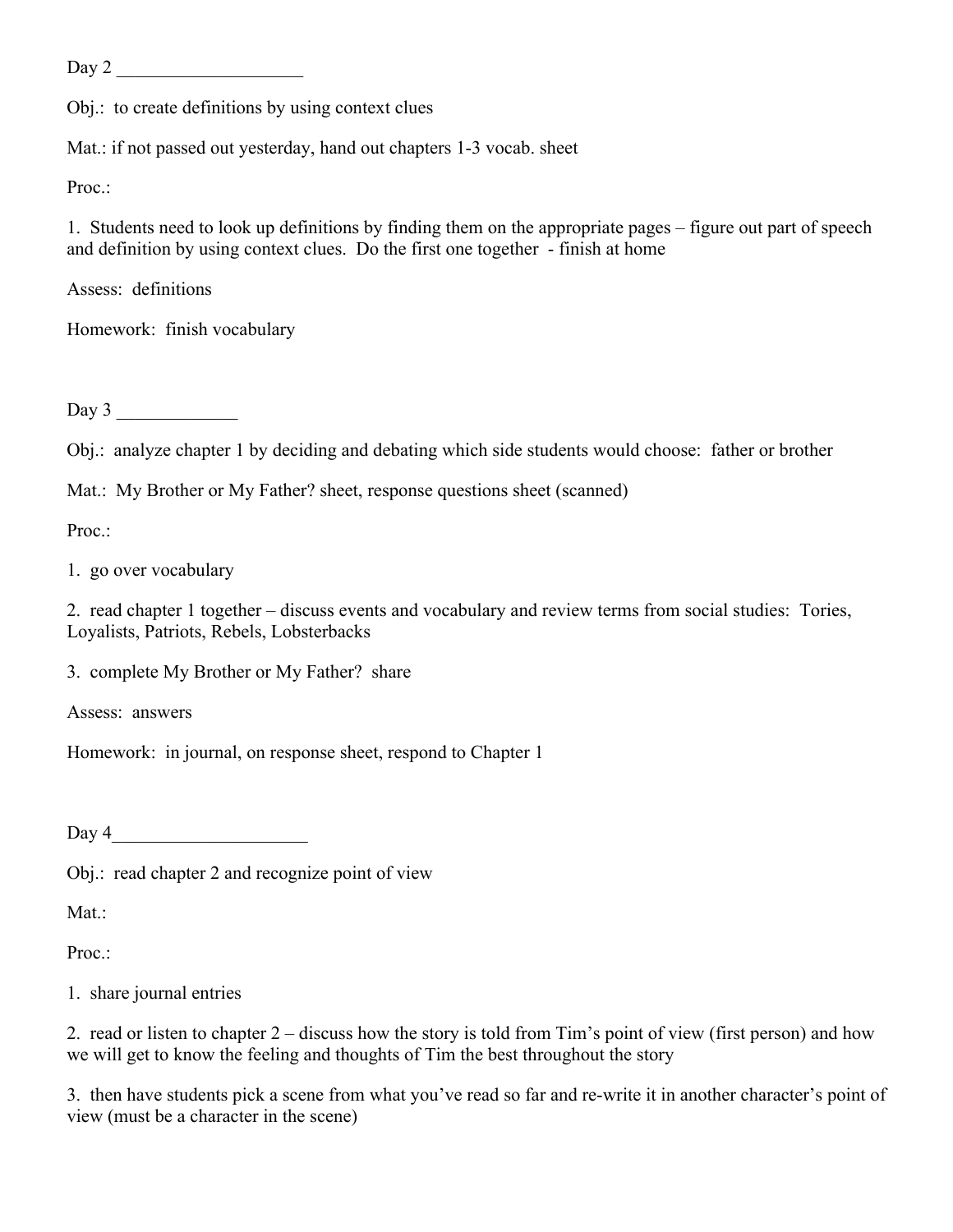4. share work and try to guess the point of view

Assess: written work

Homework: finish point of view if needed

Day 5\_\_\_\_\_\_\_\_\_\_\_\_\_\_

Obj.: defend a position on whether they would be a Patriot or Loyalist if they lived in colonial times

Mat.: Patriot or Tory sheet

Proc.:

- 1. read chapter 3, review any vocabulary
- 2. complete Patriot or Tory sheet must cite quotes found in book
- 3. go over sheet as a class
- Assess: answers

Homework: in journal, respond to chapter 3 from response sheet

Day 6 \_\_\_\_\_\_\_\_\_\_\_\_\_\_\_\_\_\_

- Obj.: review chapters 1 -3
- Mat.: Quiz time chapters  $1 3$  (may use as a review or as a quiz)
- 1. give out quiz time, complete and collect or go over

2. begin reading chapter 4

assess: Quiz time

homework: finish reading chapter 4

Day 7

Obj.: analyze characters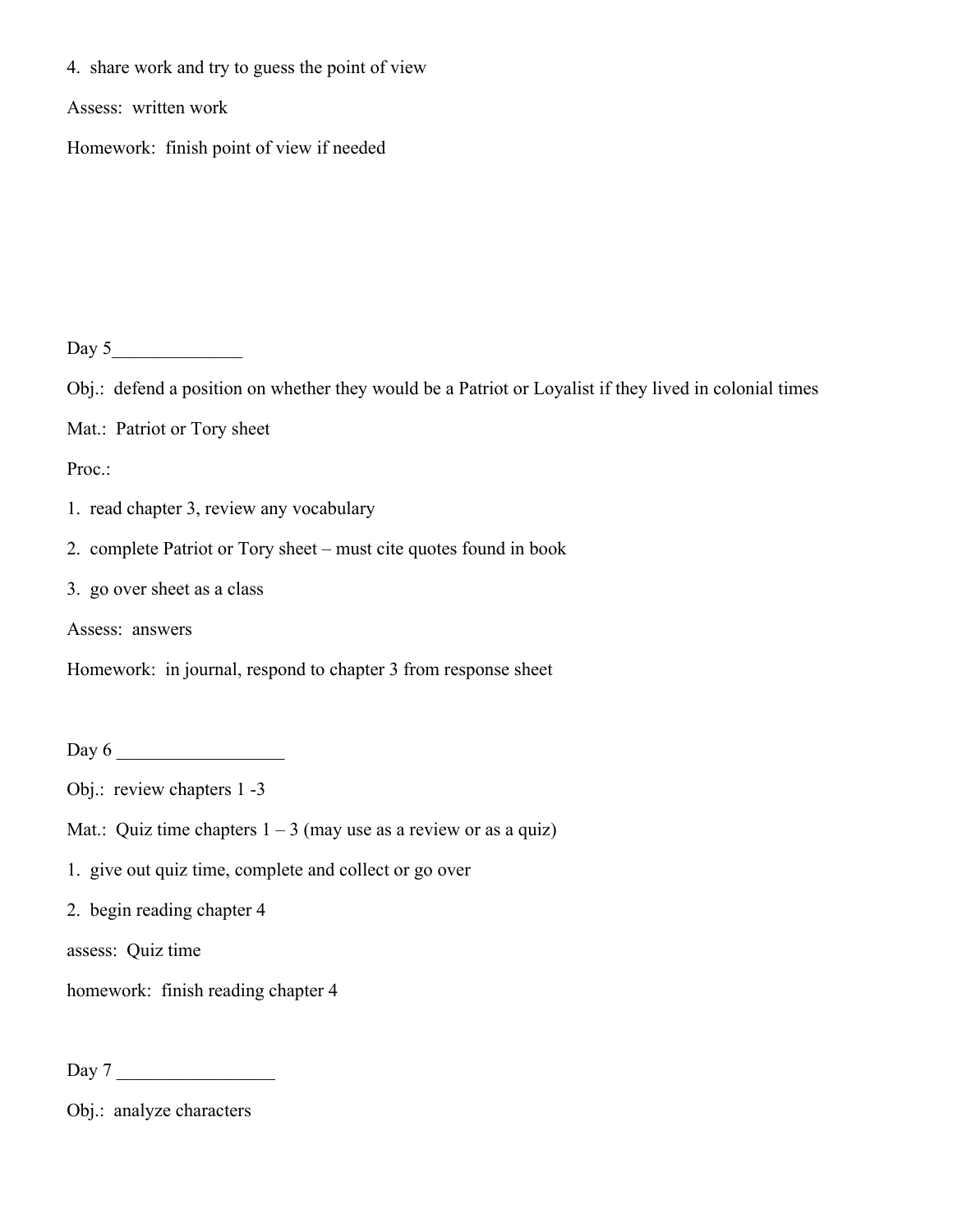Mat.: character chart

Proc.:

1. go over what happened in the rest of chapter 4

2. hand out character chart and have students fill out what they know so far about each of the five characters – may use their books

3. go over chart when finished and assign chapter 4 journal response from response question sheet

Assess: chart

Homework: finish journal entry for chapter 4

 $Day 8$ 

Obj.: create definitions using context clues; make connections to main character

Mat.: 4-6 vocab. sheet

Proc.:

- 1. dicuss journal entry
- 2. hand out vocabulary sheet find in context; write down part of speech and definition
- 3. read chapter 5

Assess: definitions

Homework: finish reading chapter 5; answer journal response question for chapter 5, study vocab. for upcoming quiz

Day  $9$ 

Obj.: analyze Tim's actions

Mat.: Quiz time chapters 4 -6

Proc.

- 1. discuss chapter 5 and share journal responses
- 2. read or listen to chapter 6

3. discuss what was meant by "If this message is received, we will know that the messenger is reliable."Also, what does this tell you about communication in this time period?

Assess: responses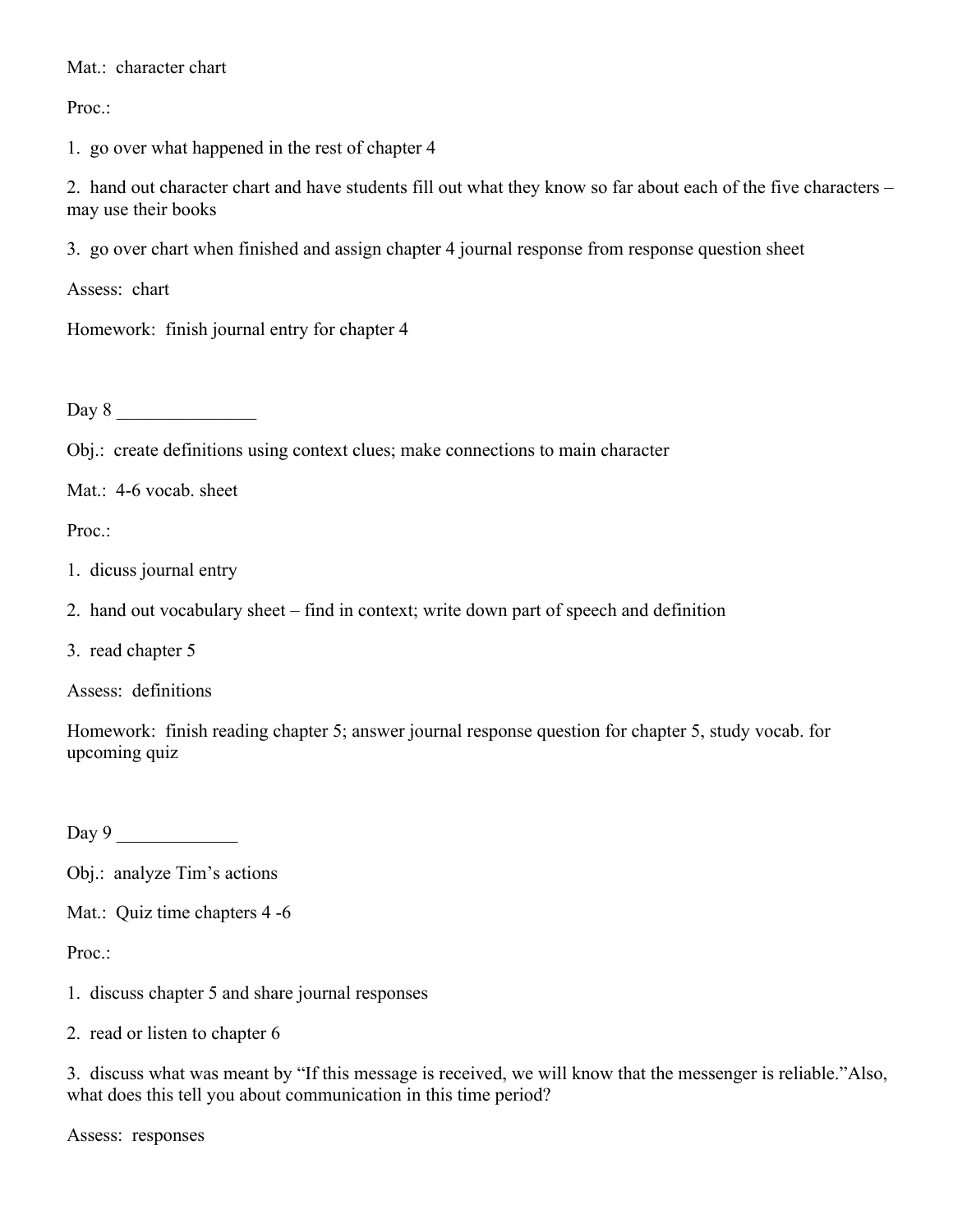Homework: Quiz time chapters  $4 - 6$ ; study vocab.

Day  $10$ 

Obj.: read chapter 7 and discuss why there is a shortgage of supplies during the war

Mat.:

Proc.:

- 1. collect or go over quiz time for chapters 4 -6
- 2. review vocabulary quiz on vocabulary and chapters 1-6 tomorrow
- 3. read or listen to chapter  $7$  dicuss reasoning for shortages
- 4. Answer in journal: response question for chapter 7 share if finish; if not assign for homework

Assess: discussion, answers

Homework: finish journal response if not done in class.

Day 11

Obj.: demonstrate knowledge of vocab. and chapters 1-6

Mat.: quiz

Proc.:

- 1. administer chapters 1-6 quiz
- 2. share response question if not done yesterday

Assess: quiz

Day  $12$ 

Obj.: analyze trip to Verplanks Point by reading and discussing

Mat.: chapters 7-9 quiz time

Proc.:

1. read or listen to chapters  $8 \& 9$  – discuss the major events that occurred along the journey to Verplanks Point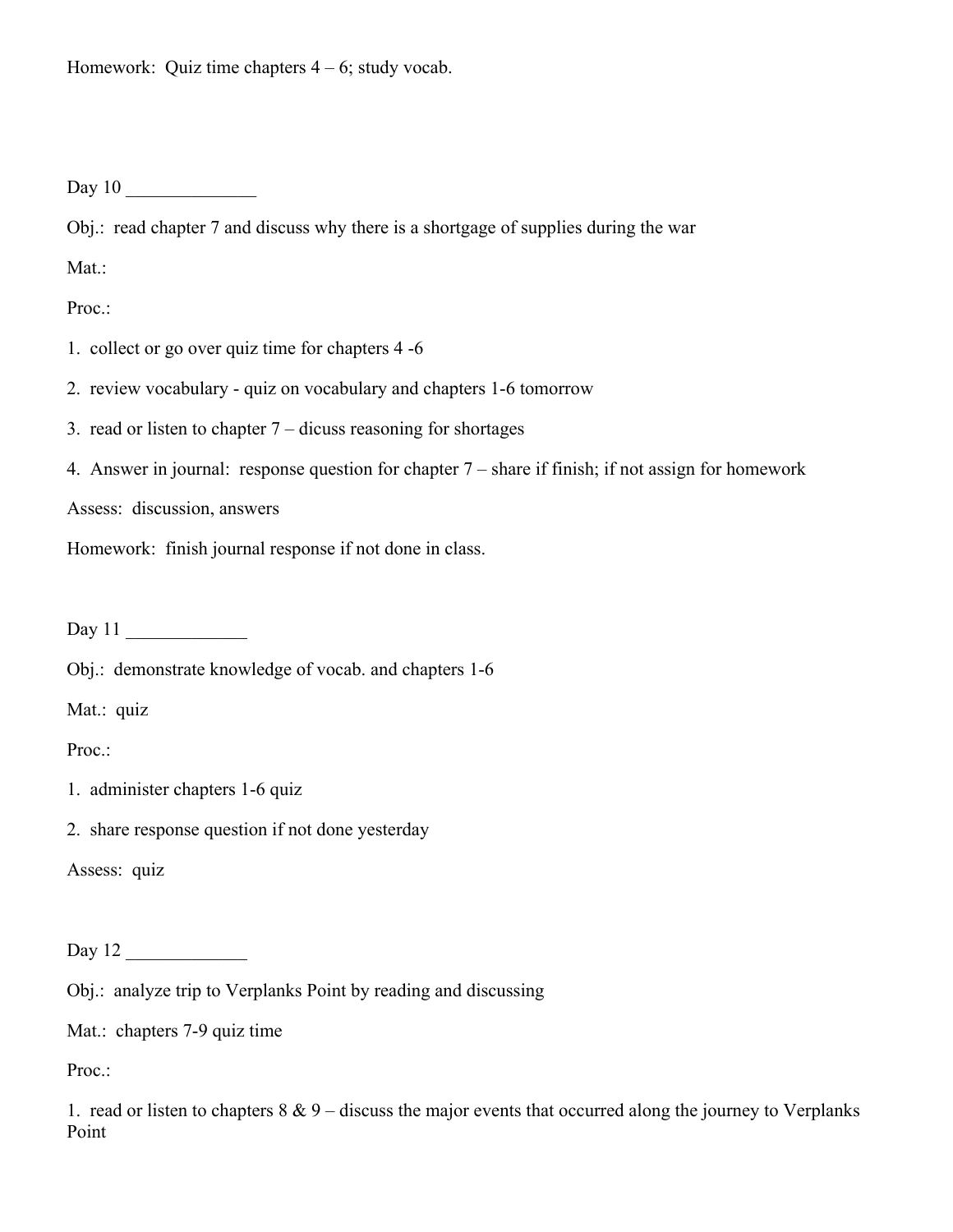Assess: discussion

Homework: Quiz time for chapters 7-9

Day 13 \_\_\_\_\_\_\_\_\_\_\_\_\_\_\_\_

Obj.: analyze Tim's actions and feelings

Mat.:

Proc.:

- 1. go over or collect quiz time
- 2. Discuss response questions from sheet for chapters 8 & 9

3. read chapter 10

4. answer: response question for chapter 10 – finish at home

Assess: answers

Homework: chapter 10 response question if not done in class

Day 14 \_\_\_\_\_\_\_\_\_\_\_\_\_\_\_\_\_\_\_\_

Obj.: analyze how the main character has developed throughout the novel

Mat.: character changes sheet

Proc.:

1. read chapter 11 – discuss how Tim has grown up after his father's disappearance. In what ways does Tim show that he's grown up?

2. fill in the Character Changes sheet to show how Tim's character develops over time

Assess: character changes chart

Homework: chapter 11 response

Day 15 \_\_\_\_\_\_\_\_\_\_\_\_\_\_\_\_\_\_\_\_\_\_

Obj.: analyze character's feelings toward the execution

Mat.: chapters  $10 - 12$  quiz time

Proc.: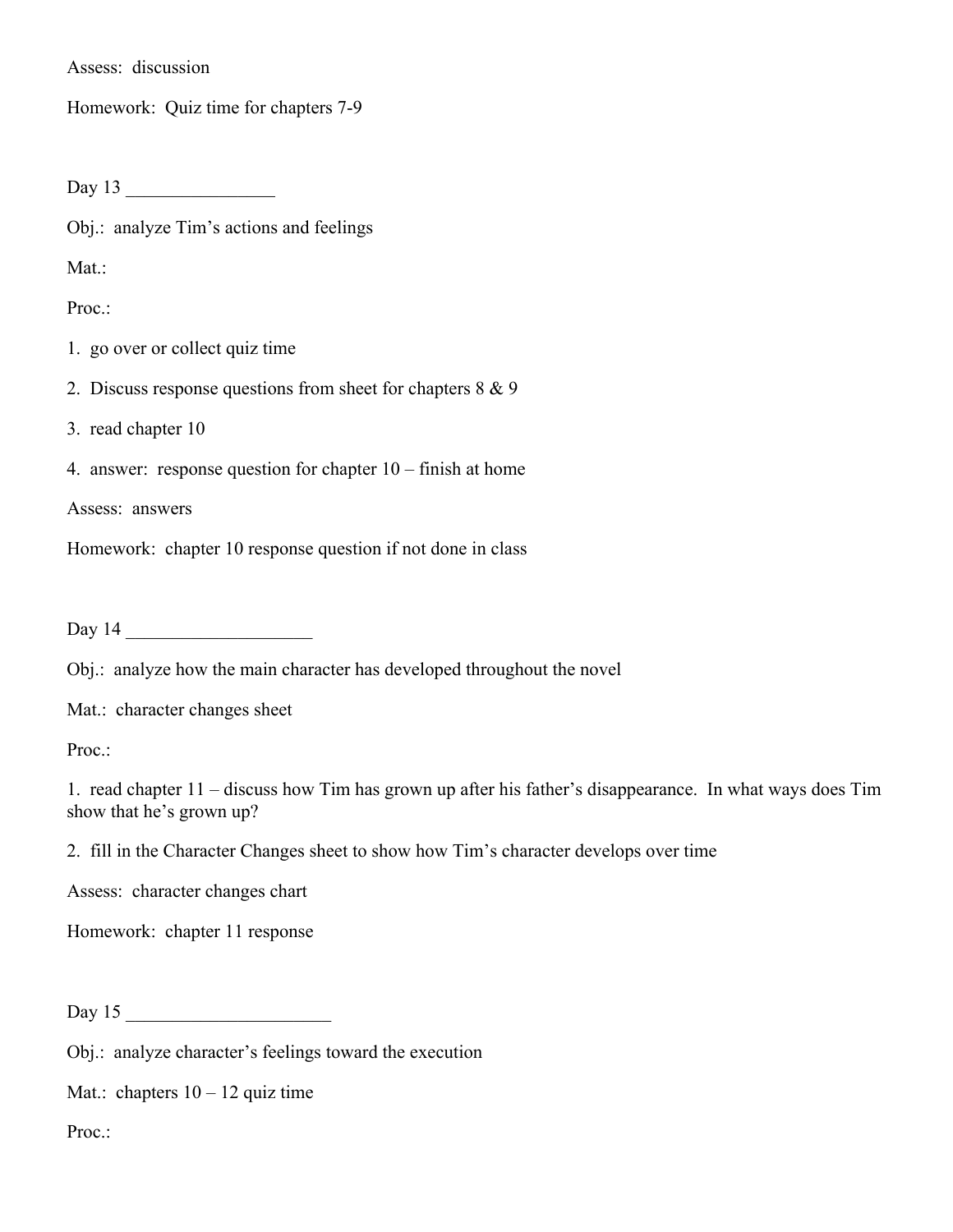- 1. share chapter 11 response
- 2. read chapter 12
- 3. chapters  $10 12$  quiz time finish at home

Assess: discussion, quiz time

Homework: finish quiz time if needed

Day 16 \_\_\_\_\_\_\_\_\_\_\_\_\_\_\_\_\_\_\_\_\_\_

Obj.: read and interpret

Mat.:

Proc.:

1. go over or collect quiz time

2. In journal, do chapter 12 response question and then share

3. read chapter 13

Assess: answers

Homework: chapter 13 response question

Day 17 \_\_\_\_\_\_\_\_\_\_\_\_\_\_\_\_\_\_

Obj.: read and interpret the remainer of book and discuss the element of irony

Mat.:

Proc.:

- 1. discuss chapter 13 response question
- 2. read chapter 14, the Epilogue, and "How much of this book is true?"
- 3. Answer chapter 14 and Epilogue response questions finish for homework

Assess: anwers

Homework: finish journal questions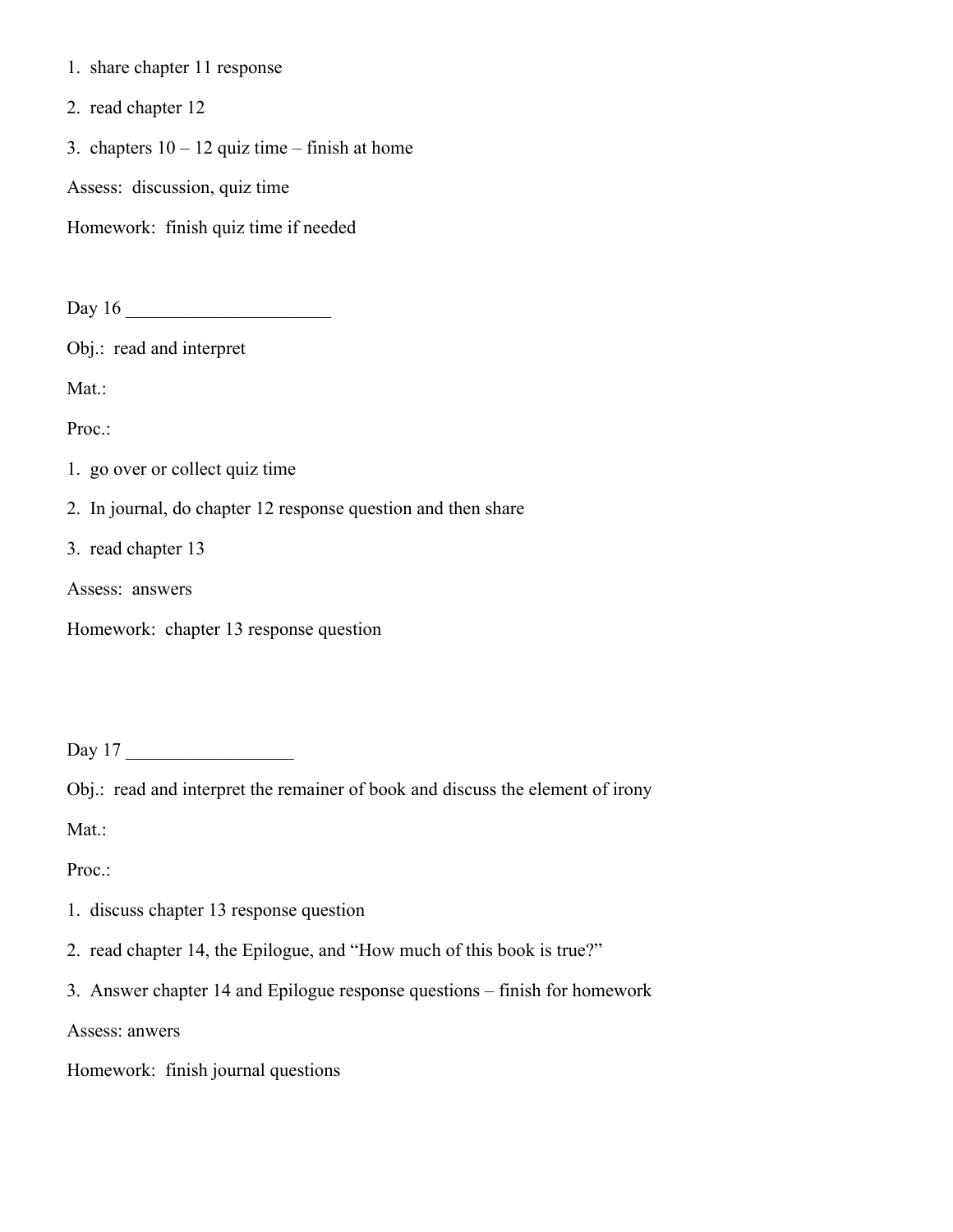Day 18 \_\_\_\_\_\_\_\_\_\_\_\_\_\_\_\_\_\_\_\_

Obj.: review material

Mat.:

Proc.:

- 1. share journal responses
- 2. review for test pair up with quiz times and journal entries

Day 19 \_\_\_\_\_\_\_\_\_\_\_\_\_\_\_\_\_\_\_\_\_

Obj.: demonstrate knowledge of book

Mat.: MBSID test

Proc.:

1. administer test

Assess: test

# **Integration of Career Readiness, Life Literacies and Key Skills**

Students will be working collaboratively throughout the unit.

| TECH.9.4.5.DC.4  | Model safe, legal, and ethical behavior when using online or offline technology (e.g.,<br>$8.1.5.NI.2$ ).                                                                                         |
|------------------|---------------------------------------------------------------------------------------------------------------------------------------------------------------------------------------------------|
| TECH.9.4.5.CT.4  | Apply critical thinking and problem-solving strategies to different types of problems such<br>as personal, academic, community and global (e.g., 6.1.5. Civics CM.3).                             |
| TECH.9.4.5.GCA.1 | Analyze how culture shapes individual and community perspectives and points of view<br>(e.g., 1.1.5.C2a, RL.5.9, 6.1.5. History CC.8).                                                            |
| TECH.9.4.5.Cl.3  | Participate in a brainstorming session with individuals with diverse perspectives to expand<br>one's thinking about a topic of curiosity (e.g., 8.2.5.ED.2, 1.5.5.CR1a).                          |
| WRK.9.2.5.CAP.2  | Identify how you might like to earn an income.                                                                                                                                                    |
| WRK.9.2.5.CAP.3  | Identify qualifications needed to pursue traditional and non-traditional careers and<br>occupations.                                                                                              |
| WRK.9.2.5.CAP.4  | Explain the reasons why some jobs and careers require specific training, skills, and<br>certification (e.g., life guards, child care, medicine, education) and examples of these<br>requirements. |
| WRK.9.2.5.CAP.1  | Evaluate personal likes and dislikes and identify careers that might be suited to personal<br>likes.                                                                                              |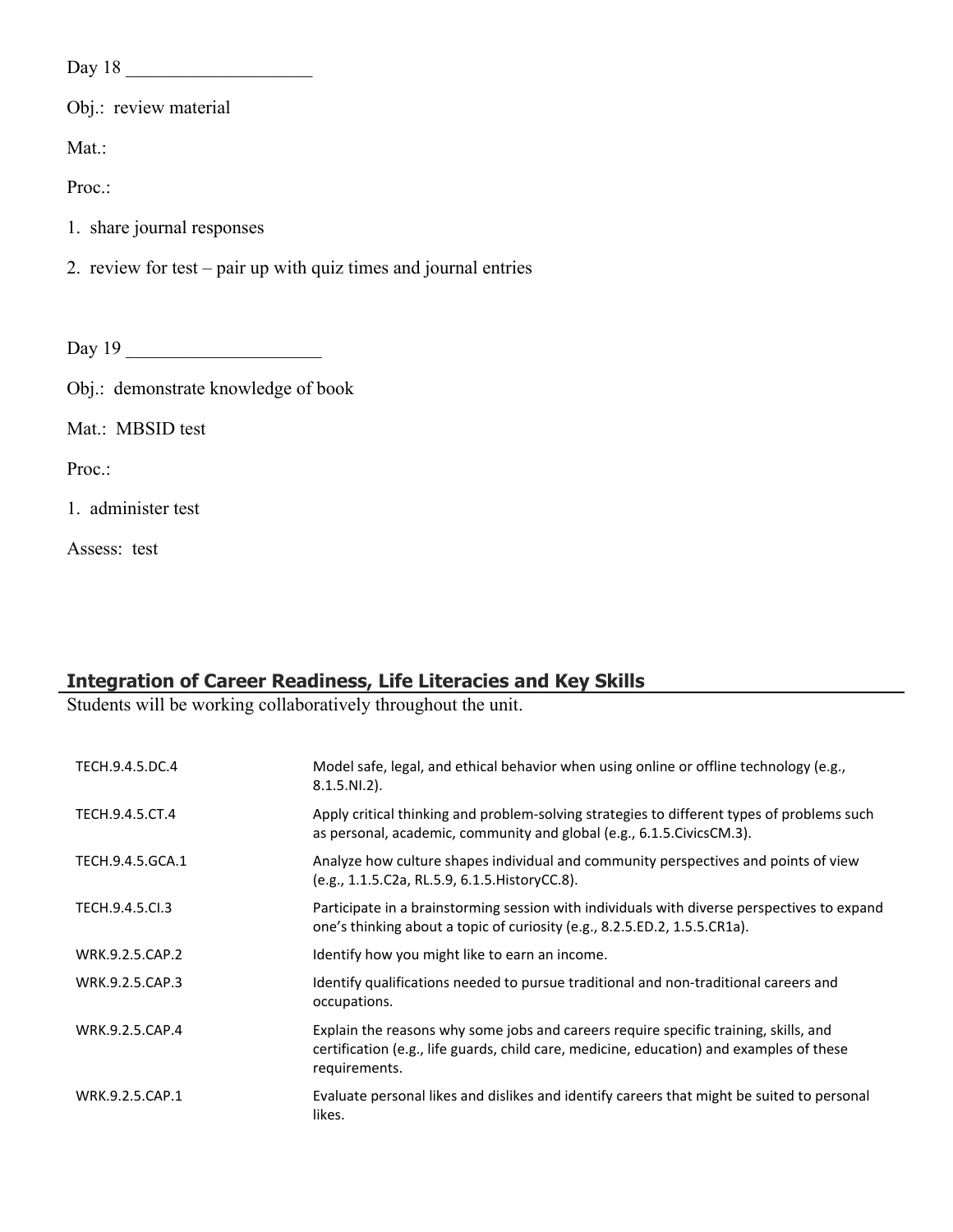# **Technology and Design Integration**

Students will interact with the novel through the use of the Smartboard.

|                       | many systems.                                                                                                      |
|-----------------------|--------------------------------------------------------------------------------------------------------------------|
| $CS.3 - 5.8.1.5.CS.3$ | Identify potential solutions for simple hardware and software problems using common<br>troubleshooting strategies. |

Shared features allow for common troubleshooting strategies that can be effective for

## **Interdisciplinary Connections**

Students wil be using vocabulary, point of view writing, map skills, compare and contrast, and knowledge of the social studies unit on the American Revolution.

| SOC.6.1.5. History UP.7 | Describe why it is important to understand the perspectives of other cultures in an<br>interconnected world.                                                            |
|-------------------------|-------------------------------------------------------------------------------------------------------------------------------------------------------------------------|
| SOC.6.1.5. History UP.5 | Compare and contrast historians' interpretations of important historical ideas, resources<br>and events.                                                                |
| SOC.6.1.5.CivicsCM.1    | Use a variety of sources to describe the characteristics exhibited by real and fictional<br>people that contribute(d) to the well-being of their community and country. |
| SOC.6.1.5.CivicsCM.2    | Use evidence from multiple sources to construct a claim about how self-discipline and<br>civility contribute to the common good.                                        |
| SOC.6.1.5. History UP.6 | Evaluate the impact of different interpretations of experiences and events by people with<br>different cultural or individual perspectives.                             |

## **Differentiation**

- Understand that gifted students, just like all students, come to school to learn and be challenged.
- Pre-assess your students. Find out their areas of strength as well as those areas you may need to address before students move on.
- Consider grouping gifted students together for at least part of the school day.
- Plan for differentiation. Consider pre-assessments, extension activities, and compacting the curriculum.
- Use phrases like "You've shown you don't need more practice" or "You need more practice" instead of words like "qualify" or "eligible" when referring to extension work.
- Encourage high-ability students to take on challenges. Because they're often used to getting good grades, gifted students may be risk averse.
- **Definitions of Differentiation Components**:
	- o Content the specific information that is to be taught in the lesson/unit/course of instruction.
	- o Process how the student will acquire the content information.
	- o Product how the student will demonstrate understanding of the content.
	- o Learning Environment the environment where learning is taking place including physical location and/or student grouping

## **Differentiation occurring in this unit:**

will be offered support or enrichment based on needs.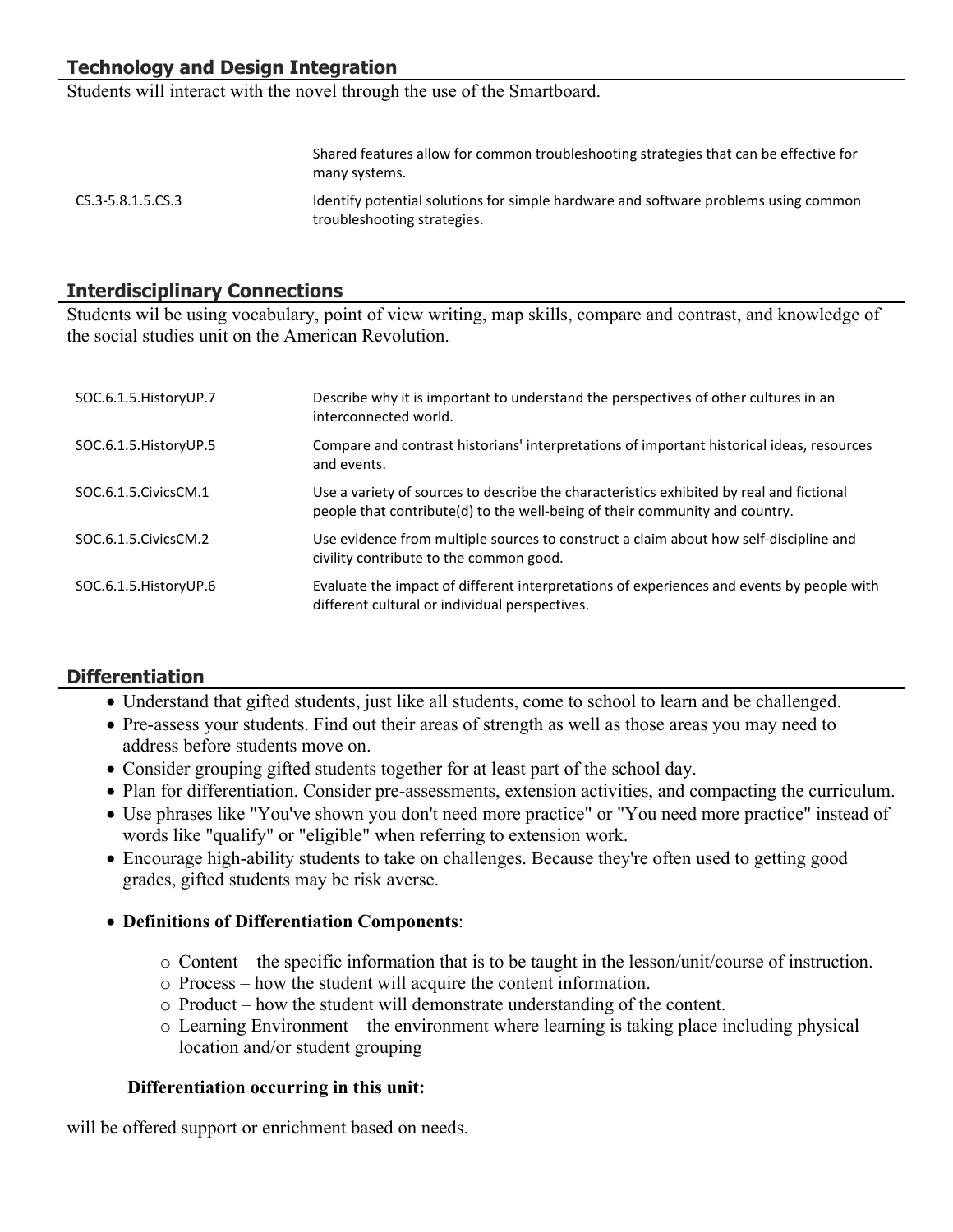## **Modifications & Accommodations**

Refer to QSAC EXCEL SMALL SPED ACCOMMOCATIONS spreadsheet in this discipline.

#### **Modifications and Accommodations used in this unit:**

IEP and 504 accommodations will be utilized.

#### **Benchmark Assessments**

**Benchmark Assessments** are given periodically (e.g., at the end of every quarter or as frequently as once per month) throughout a school year to establish baseline achievement data and measure progress toward a standard or set of academic standards and goals.

## **Schoolwide Benchmark assessments:**

See assessments listed above.

Linkit testing 3 times a year.

## **Formative Assessments**

Assessment allows both instructor and student to monitor progress towards achieving learning objectives, and can be approached in a variety of ways. **Formative assessment** refers to tools that identify misconceptions, struggles, and learning gaps along the way and assess how to close those gaps. It includes effective tools for helping to shape learning, and can even bolster students' abilities to take ownership of their learning when they understand that the goal is to improve learning, not apply final marks (Trumbull and Lash, 2013). It can include students assessing themselves, peers, or even the instructor, through writing, quizzes, conversation, and more. In short, formative assessment occurs throughout a class or course, and seeks to improve student achievement of learning objectives through approaches that can support specific student needs (Theal and Franklin, 2010, p. 151).

#### **Formative Assessments used in this unit:**

See assessments listed above.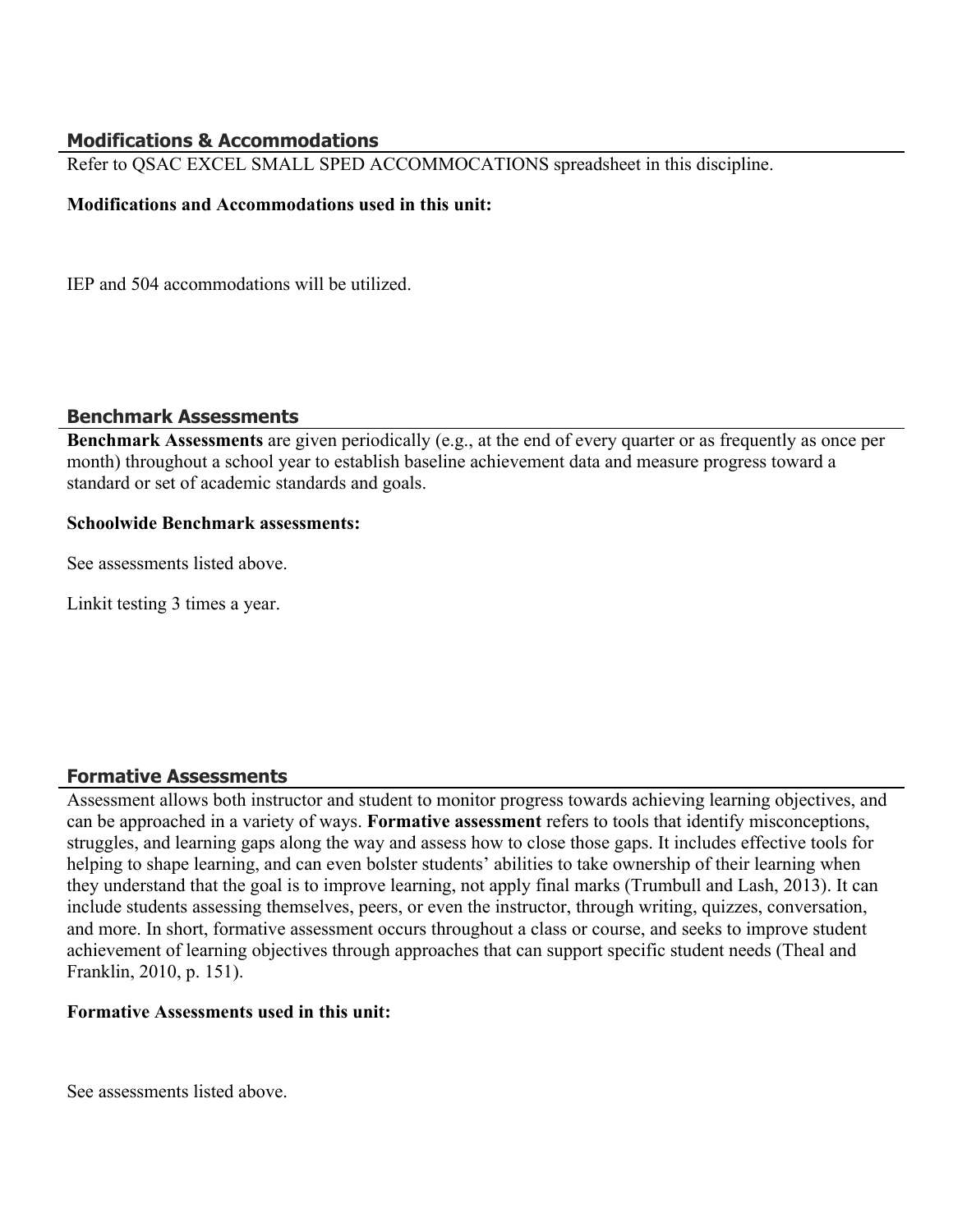#### **Summative Assessments**

**Summative assessments** evaluate student learning, knowledge, proficiency, or success at the conclusion of an instructional period, like a unit, course, or program. Summative assessments are almost always formally graded and often heavily weighted (though they do not need to be). Summative assessment can be used to great effect in conjunction and alignment with formative assessment, and instructors can consider a variety of ways to combine these approaches.

#### **Summative assessments for this unit:**

See assessments listed above.

## **Instructional Materials**

Class set of "My Brother Sam is Dead"

See materials listed above.

| <b>Standards</b> |                                                                                                                                                                                                                                |
|------------------|--------------------------------------------------------------------------------------------------------------------------------------------------------------------------------------------------------------------------------|
| LA.RI.5.6        | Analyze multiple accounts of the same event or topic, noting important similarities and<br>differences in the point of view they represent.                                                                                    |
| LA.RL.5.1        | Quote accurately from a text, and make relevant connections when explaining what the<br>text says explicitly and when drawing inferences from the text.                                                                        |
| LA.RL.5.2        | Determine the key details in a story, drama or poem to identify the theme and to<br>summarize the text.                                                                                                                        |
| LA.RL.5.3        | Compare and contrast two or more characters, settings, or events in a story or drama,<br>drawing on specific details in the text (e.g., how characters interact).                                                              |
| LA.RL.5.6        | Describe how a narrator's or speaker's point of view influences how events are described.                                                                                                                                      |
| LA.RI.5.8        | Explain how an author uses reasons and evidence to support particular points in a text,<br>identifying which reasons and evidence support which point(s).                                                                      |
| LA.RI.5.9        | Integrate and reflect on (e.g., practical knowledge, historical/cultural context, and<br>background knowledge) information from several texts on the same topic in order to write<br>or speak about the subject knowledgeably. |
| LA.RL.5.10       | By the end of the year, read and comprehend literature, including stories, dramas, and<br>poems at grade level text-complexity or above, with scaffolding as needed.                                                           |
| LA.RL.5.4        | Determine the meaning of words and phrases as they are used in a text, including<br>figurative language such as metaphors and similes.                                                                                         |
| LA.RI.5.7        | Draw on information from multiple print or digital sources, demonstrating the ability to<br>locate an answer to a question quickly or to solve a problem efficiently.                                                          |